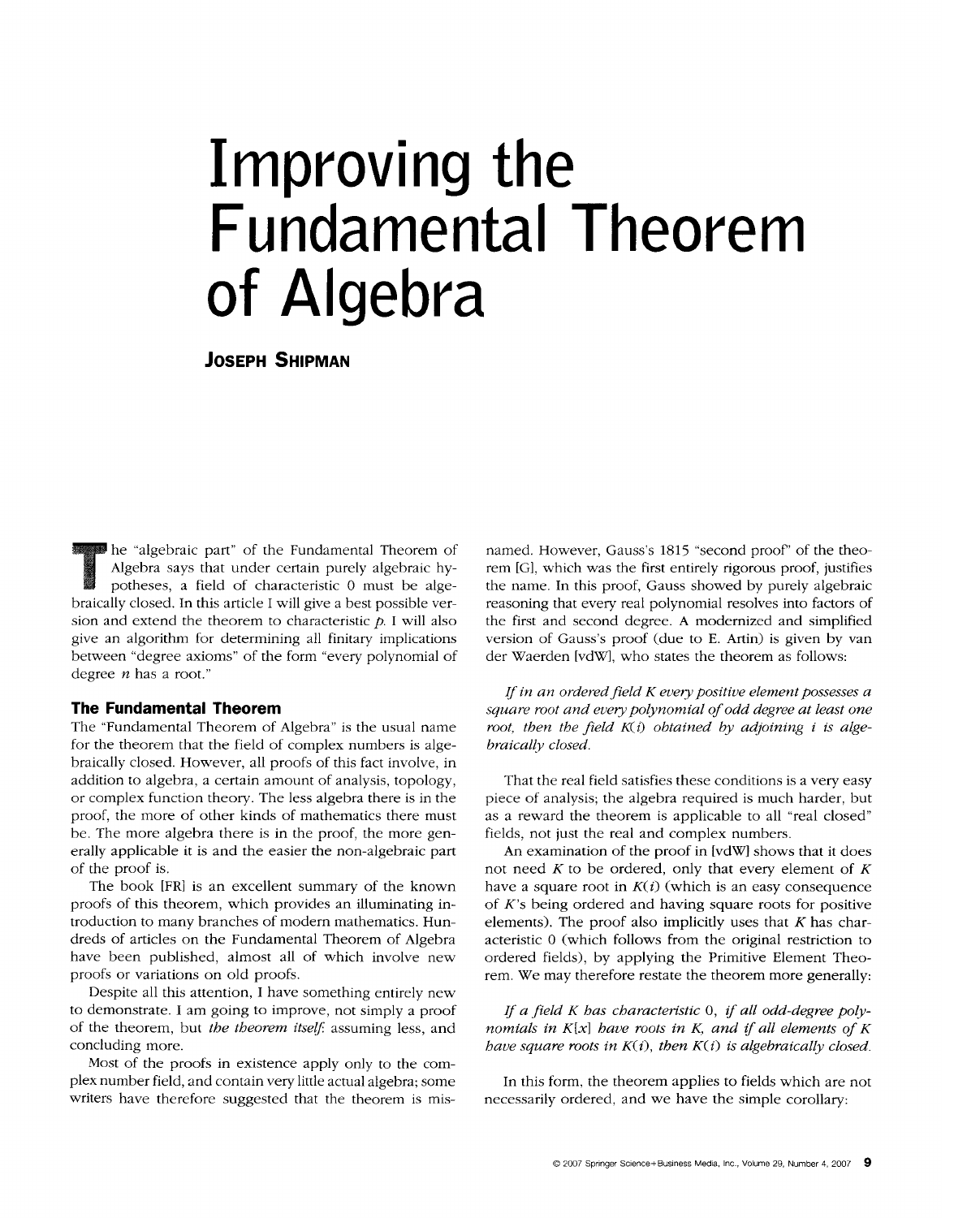*If K has characteristic O, and if all polynomials whose degree is 2 or an odd number have roots, then K is algebraically closed.* 

But we have not gone far enough towards finding the "algebraic essence" of the Fundamental Theorem of Algebra. The hypotheses actually needed for a field to be algebraically closed are much weaker; I shall optimize them.

# **"Degree Axioms"**

Gauss proves the theorem by induction on the number of factors of 2 in the degree of the polynomial. Given a real polynomial *f(x)* of even degree d, Gauss constructs another real polynomial of degree  $\binom{d}{2} = d(d-1)/2$ , which has one fewer power of 2, such that the new polynomial has a root in the complex numbers only if  $f$  does. Through repetition of the process, a polynomial of odd degree is eventually obtained, from a root of which we may obtain a root for  $f$ by solving a sequence of quadratic equations. From the existence of complex roots to real polynomials, we may obtain roots for any complex polynomial  $g(x)$  via the real polynomial  $g(x)g'(x)$ , where g' is the "complex conjugate" of g.

The only properties of the real numbers that Gauss used were the existence of roots for equations of odd degree, and the existence of square roots for non-negative numbers. This "algebraic" proof is more useful than the proofs involving analysis or topology, because it applies to many more fields. Artin and Schreier's theory of "real closed fields" is built on this foundation. A field  $K$  is said to be "formally real" if  $-1$  is not a sum of squares. Such K can be ordered, and have characteristic  $0.$  K is "real closed" if every odddegree polynomial has a root in  $K$  and every positive element has a square root. (The definition still applies to fields with no defined order relation, if  $-1$  is not a sum of squares and every element is a square or the negative of a square.)

These assumptions are all expressible in the first-order language of fields. It follows from the work of Tarski {T] that all real closed fields satisfy the same first-order sentences, and the following axiomatization characterizes real closed fields:

Group i) AOF: The conjunction of the standard axioms for ordered fields.

Group ii) Axiom about existence of square roots:

```
SR: \forall x_0 \ \exists x_1 \ ((x_1 * x_1 = x_0) \text{ or } ((x_1 * x_1) + x_0 = 0)).
```


[1]:  $\forall x_0 \exists x_1 ((x_0 + x_1) = 0)$ [3]:  $\forall x_0 \forall x_1 \forall x_2 \exists x_3 ((x_0 + (x_3 * (x_1 + (x_3 *$  $(x_2 + x_3))))$ ) = 0) [5]:  $\forall x_0 \forall x_1 \forall x_2 \forall x_3 \forall x_4 \exists x_5 ((x_0 + (x_5 * (x_1 + (x_5 *$  $(x_2 + (x_5 * (x_3 + (x_5 * (x_4 + x_5))))))) = 0$ Etc.

Each "degree axiom" asserts the existence of roots for all polynomials of a given degree. Note that the first degree axiom [1] merely restates the existence of additive inverses and is true in all fields. Note also that the degree axiom  $[n]$  implies  $[d]$  for any d dividing n, because we can construct a rootless polynomial of degree  $n$  by taking a power of a rootless polynomial of degree d.

Since  $-1$  is not a square in an ordered field, the polynomial  $(x^2 + 1)$  has no roots. If there were a polynomial of odd degree  $d > 1$  with no roots, then we could multiply it by powers of  $(x^2 + 1)$  to construct rootless polynomials of degrees  $d + 2$ ,  $d + 4$ , etc. Therefore, ANY infinite subset of Group iii) suffices to axiomatize real closed fields (together with the axioms AOF and SR).

This is as far as we can weaken the assumptions for an ordered field to be real closed. But the situation is much more interesting when we start with a field which is not necessarily "real."

In the preceding section, we saw that Gauss's proof, as adapted by Artin and van der Waerden, has the corollary

*If K has characteristic O, and if all polynomials whose degree is 2 or an odd number have roots, then K is algebraically closed.* 

This leads to a complete axiomatization for algebraically closed fields of characteristic 0 (all of which satisfy the same sentences as the complex numbers):

Group i) AF: The conjunction of the standard axioms for fields.

Group ii) Axioms for characteristic 0 (one for each prime):

 $CO_2$ :  $\sim$ (1 + 1 = 0)  $CO<sub>3</sub>: \sim (1 + 1 + 1 = 0)$  $CO<sub>5</sub>: \sim (1 + 1 + 1 + 1 + 1 = 0)$  $CO<sub>7</sub>: \sim (1 + 1 + 1 + 1 + 1 + 1 + 1 = 0)$  $CO_{11}$ :  $\sim (1+1+1+1+1+1+1+1+1+1+1=0)$ Etc.



**JOSEPH SHIPMAN** was educated at MIT and Brandeis, where he got a PhD in Logic. In the years since then, he has worked in a variety of fields--biomedical research, software development, and more while always continuing mathematical research pro bono. At present he is Director of Data Management at ALK Technologies of Princeton, NJ.

He is also devoted to chess, to singing in his church choir, and to his family: wife and four children.

Joseph Shipman 20 Montgomery Avenue Rocky Hill, NJ 08553 USA e-mail: JoeShipman@aol.com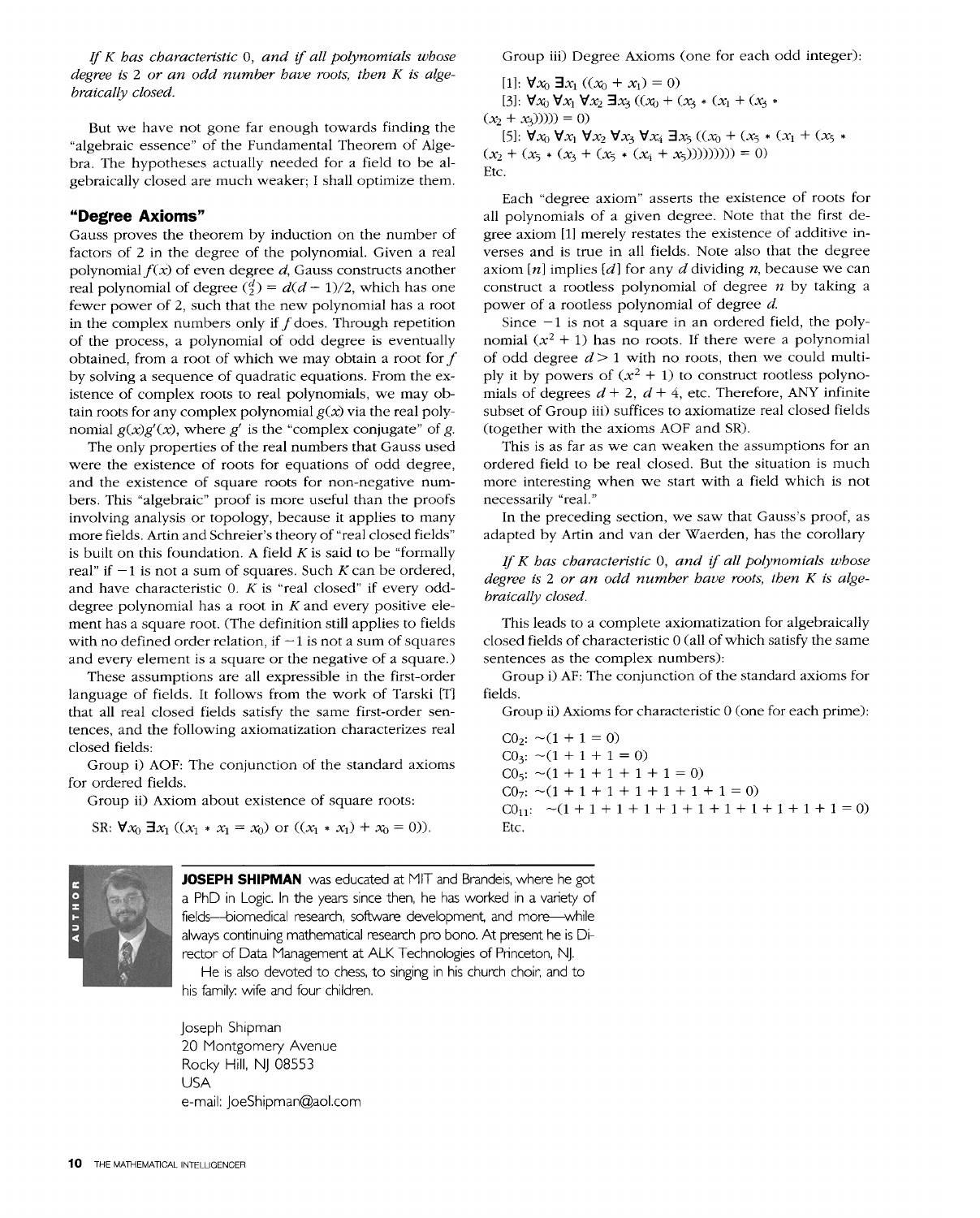Group iii) Degree Axioms ([2] and one for each odd integer)

 $[2]$ :  $\forall x_0 \forall x_1 \exists x_2 ((x_0 + (x_2 * (x_1 + x_2))) = 0)$ [3]:  $\forall x_0 \forall x_1 \forall x_2 \exists x_3 ((x_0 + (x_3 * (x_1 + (x_3 *$  $(x_2 + x_3))))$ ) = 0)

[5]:  $\forall x_0 \forall x_1 \forall x_2 \forall x_3 \forall x_4 \exists x_5 ((x_0 + (x_5 * (x_1 + (x_5 *$  $(x_2 + (x_5 * (x_3 + (x_5 * (x_4 + x_5))))))) = 0$ 

[7]:  $\forall x_0 \forall x_1 \forall x_2 \forall x_3 \forall x_4 \forall x_5 \forall x_6 \exists x_7 ((x_0 + (x_7 * (x_1 +$ (x7 9 (x2 + (x7 9 (.x3 + (x7 9 (x., + (x7 9 (x5 + (x7 9 (&, +  $(x_7))))))))))))))))$ 

[9]:  $\forall x_0 \forall x_1 \forall x_2 \forall x_3 \forall x_4 \forall x_5 \forall x_6 \forall x_7 \forall x_8 \exists x_9 ((x_0 +$  $(x_9 * (x_1 + (x_9 * (x_2 + (x_9 * (x_3 + (x_9 * (x_4 + (x_9 * (x_4 + (x_9 * (x_5 + (x_7 * (x_7))))))))$  $(x_0 * (x_0 + (x_0 * (x_7 + (x_9 * (x_8 + x_9))))))))))))))$ ))))))))))))))))))))) Etc.

The key observation for improving the Fundamental Theorem of Algebra is that each degree axiom  $[d]$ , when d is an even number >2, is a consequence *of finitely many* of the degree axioms  $\|\hat{u}\|$  i = 2 or an odd integer, together with AF and the axioms for characteristic 0. This follows (nonconstructively) from the Compactness Theorem for first-order logic, but Gauss's proof provides an explicit reduction: [*d*] follows from [2] and  $[(\frac{d}{2})] = [d(d-1)/2]$ .

Thus, we can prove [6] from [2] and [15]. To prove [8] we can use [2] and [28], and to get [28] we use [2] and [378], and to get [378] we use [2] and [71253].

We will find a necessary and sufficient condition for a set of degree axioms to imply another degree axiom. This will allow us to find an optimal axiomatization of algebraically closed fields, where each axiom is independent of the others. As a bonus, it will turn out that the strengthened theorem is true in fields of all characteristics.

### **Degree Axioms and Galois Groups**

Fix a field  $K$ . For now, require  $K$  to be of characteristic 0. For every polynomial  $f(x)$  in  $K[x]$ , there is an associated splitting field L and an associated finite Galois group G. Suppose f has degree d and roots  $r_1, r_2, \ldots, r_d$  (multiple roots appearing the appropriate number of times with different labels). G acts on the set  $\{r_1, r_2, \ldots, r_d\}$ , and this action has a fixed-point iff  $f$  has a root in  $K$ . If the degree axiom  $[d]$  is true, then subgroups of  $S_d$  which act without fixed-points on the roots are ruled out as possible Galois groups for polynomials of degree d.

On the other hand, if  $[d]$  is false, then there is a polynomial  $f(x)$  of degree d, with irreducible factors  $f_1, f_2, \ldots$ , of degrees  $d_1$ ,  $d_2$ , ..., with each  $d_i > 1$  and  $d_1 + d_2 +$  $\cdots = d$ . Since degrees of irreducible polynomials correspond to degrees of field extensions, there is a sequence of extension fields  $K_1, K_2, \ldots$  which correspond to subgroups  $G_1, G_2, \ldots$  of the Galois group G of f, where  $d_i$  is the degree of  $K_i$  over K and also the index of  $G_i$  in G. This restricts the possible  $G$  to groups such that  $d$  can be expressed as the sum of indexes of proper subgroups of G.

Denote by  $\leq a,b,c,\ldots$  > the additive semigroup generated by the positive integers *a,b,c, ....* 

For any finite group *G*, let  $\leq G$  denote the additive semigroup generated by the indexes in G of its proper subgroups.

We are now ready for a sufficient condition for implications between "degree axioms."

THEOREM 1 The *statement* 

(\*)  $([i_1] \& [i_2] \& \ldots & \& [i_m]) \Rightarrow [n]$ 

*is true in all fields of characteristic 0 if* 

(\*\*) *.for every subgroup G of S,, which acts without fixedpoints on*  $\{1,2, \ldots, n\}$ , *semigroup*  $\lt G$  *contains one of the i/.* 

Note that the condition in (\*\*) is obviously computable.

**PROOF.** Assume the condition  $(**)$  is true for  $i_1, i_2, \ldots, i_m, n$ . Choose a field  $K$  of characteristic 0, and suppose there is a polynomial f in  $K[x]$  of degree n with no roots in  $K$ ; since degree axiom  $[n]$  fails, we now need to falsify one of the degree axioms  $[t_i]$ .

The Galois group  $G$  of the splitting field of f over  $K$  acts without fixed-points on the roots of  $f$  (if f has multiple roots, we add extra copies of the roots of  $f$  to the set  $G$  is acting on to get a fixed-point-free action on a set of size  $n$ ). Every subgroup of index h corresponds to a field extension of  $K$ of degree  $b$ ; in characteristic 0, these extensions have primitive elements, so we can get irreducible polynomials of all those degrees, and multiply them together to get rootless polynomials of all degrees contained in the semigroup  $\langle G \rangle$ . By assumption,  $i_i$  is in the semigroup for some j in {1,... *m},* and the corresponding rootless polynomial counterexemplifies  $[i_j]$ , as required.  $\Box$ 

COROLLARY 1 [n] *follows from the conjunction of[p] for primes dividing n with* [m] *for any sufficiently large m.* 

**PROOF.** For any finite group  $G$ , for each prime  $p$  dividing  $|G|$ , G's Sylow-p subgroups have indexes not divisible by p. If  $|G|$  is not a prime power, then the gcd of these indexes is 1, and  $\leq G$  contains all sufficiently large integers; only finitely many G are relevant, so any sufficiently large m causes (\*\*) to be satisfied for all those G. If G is a  $p$ group and  $p$  doesn't divide  $n$ , then  $G$  can't act without fixed-points on  $\{1, \ldots, n\}$ , because all orbits must have size 1 or a power of p, so  $(**)$  is vacuously satisfied. If p does divide *n,* then we already have [p] on the left-hand side of  $(**)$ ; this suffices, because  $p$ -groups have subgroups of index  $p$ , so  $\langle G \rangle = \langle p \rangle$ .

## **The Fundamental Theorem of Algebra, Improved**

These ideas make possible much better versions of the Fundamental Theorem of Algebra: not only do fields of characteristic 0 no longer need degree axioms for composite degrees, but the theorem now applies to fields of all characteristics.

COROLLARY 2 *If afield K has characteristic O, if all oddprime-degree polynomials in K[x] have roots in K, and if all elements of K have square roots in K(i), then K(i) is algebraically closed.* 

PROOF. We are able to replace "odd" with "odd prime" by applying Corollary 1: for any odd composite [d], the primes dividing  $d$  are odd and there is a sufficiently large odd prime.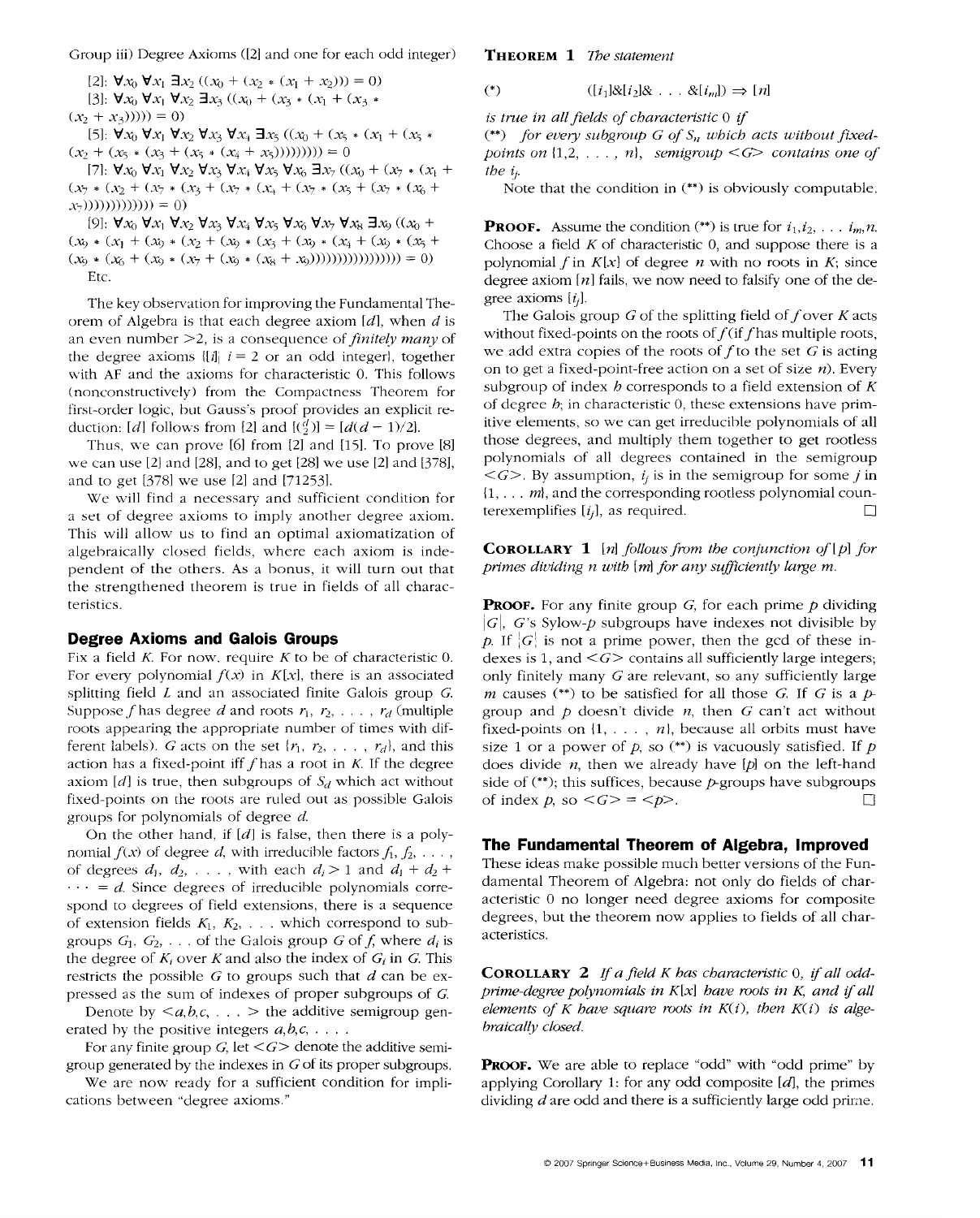For completeness, I give an argument which does not depend on the proof in [vdW]. Assume  $K(i)$  has square roots for all elements and  $K$  has roots for polynomials of odd prime degree. Applying Corollary 1, all odd-degree polynomials have roots. If  $f$  in  $K[x]$  has even degree, its Galois group G has order *2rm* for m odd. Corresponding to the 2-Sylow subgroup, which has index  $m$ , is an extension of degree  $m$ ; but there are no irreducible polynomials of odd degree, so  $m = 1$  and  $|G| = 2^r$ . Since p-groups have subgroups of index *p*, we can build a chain of extensions of degree 2 to reach the splitting field of  $f$ ; but since  $K(i)$  has square roots for all elements, each extension comes from a degree-2 polynomial with coefficients in K, so  $f$  splits into linear and quadratic factors. Any polynomial in  $K(i)[x]$  can be multiplied by its "conjugate" to get a polynomial in  $K[x]$ , and from the resulting factorization into linear and quadratic factors we can get a complete split into linear factors in  $K(i)[x]$ .

## **THEOREM 2** Any field which satisfies [p] for all primes p sat*isfies* [n] *for all natural numbers n.*

**PROOF.** If the field  $K$  has characteristic 0, this follows directly from Corollary 1 and the existence of infinitely many primes. The only place where the assumption of characteristic 0 was needed in the proof of Theorem 1 was to obtain primitive elements for algebraic extensions of  $K$ ; but we have  $[p]$  for all primes  $p$ , so every element of  $K$  has a  $p$ -th root in  $K$ ; this holds in particular for the characteristic of the field, so  $K$  is a perfect field, and all algebraic extensions are separable and they have primitive elements anyway.  $\Box$ 

Theorem 2 allows us to delete all axioms  $[n]$  for composite  $n$  from our axiomatization of algebraically closed fields. Can we go further? No!

THEOREM 3 *Theorem 2 is not true if we omit any single prime from the hypothesis.* 

**PROOF.** Let  $K$  be the field generated by all algebraic numbers whose degree over  $Q$  is not divisible by a given prime p. This K contains no numbers of degree p over *Q,* because we can write  $K$  as an expanding union of fields of finite degree over Q, where each field is obtained from the previous one by adjoining the "next" algebraic number whose degree is not divisible by  $p$ —at each stage we have a finite extension whose degree over  $Q$  is not divisible by  $p$ , so no number of degree  $p$  can ever get in. Therefore there are polynomials of degree p in  $Q[x]$  (and so also in  $K[x]$ ) with no roots in K. For any other prime q, every polynomial in  $K[x]$  of degree  $q$  has an irreducible factor of degree not divisible by  $p$ , and so has a root  $r$  whose degree over  $K$  is not divisible by  $p$ . But  $r$  has the same degree over the subfield of  $K$  generated by the coefficients of its irreducible polynomial, which has a finite degree over  $Q$  that is not divisible by  $p$ ; so r also has such a degree and is therefore in K by construction.  $\square$ 

We have thus obtained an "optimal" axiomatization for algebraically closed fields:  $ACF = {AF, [2], [3], [5], [7], [11]},$ 

. . . ), where each axiom is independent of the others. Adding the axioms  $\{CO_2, CO_3, CO_5, CO_7, \ldots\}$  gives an optimal axiomatization for algebraically closed fields of characteristic 0, while adding the single axiom  $\sim C_0$  gives an optimal axiomatization for algebraically closed fields of characteristic p.

However, omitting any set of primes is no worse than omitting one, as long as we still have infinitely many "good degrees" for which all polynomials have roots:

THEOREM 4 *For any field K, if there are arbitrarily large "good degrees" d such that all polynomials of degree d have roots, then either K is algebraically closed, or there is exactly one "bad prime" which is the degree of a rootless polynomial, and a degree is "good" if and only if it is not a multiple of that prime.* 

PROOF. We know there can be at most one "bad prime," because if two primes were bad then all sufficiently large degrees could be expressed as a sum of those primes and so would have a rootless polynomial, contradicting the assumption of arbitrarily large "good degrees." Corollary 1 implies that if infinitely many primes are "good degrees" then any number only divisible by "good primes" is a "good degree." If there are no bad primes, the proof goes through to show that K is algebraically closed.  $\Box$ 

# **Sufficiency for Characteristic p**

Theorem 1 gives us the best possible version of the Fundamental Theorem of Algebra, but it can itself be made stronger: the sufficient condition is also necessary, and the characteristic 0 assumption can be dropped.

First, let's look at some examples. Suppose  $n$  is odd. We know the alternating group  $A_n$  is a possible Galois group, and it contains subgroups of index  $n$ ,  $\binom{n}{2}$ ,  $\binom{n}{3}$ , ...,  $\binom{n}{d}$ , where  $d = (n - 1)/2$ . These subgroups are intransitive and arise from partitioning  $\{1, \ldots, n\}$  into two pieces. When  $n = 2k$  is even, there is also a transitive imprimitive subgroup of index  $\binom{n}{k}$ /2 containing those even permutations which permute  $\{1, \ldots, k\}$  and  $\{k+1, \ldots, n\}$  independently OR switch the two blocks. It is not difficult to prove (see [DM, section 5.2]) that, with a few small exceptions where  $n < 10$ , any other subgroup of  $A_n$  is smaller than these or is contained in one of them.

What degree axioms do we need to ensure [15]? The largest subgroups of  $A_{15}$  have indexes 15, 105, 455, 1365, 3003, 5005, 6435. The semigroup  $\langle A_{15} \rangle$  is therefore generated by these numbers plus some others larger than 6435. However, it is not hard to see that  $\langle 15, 455, 3003 \rangle$  includes 105, 1365, 5005, 6435, and all larger indexes of subgroups of  $A_{15}$ , so  $\langle A_{15} \rangle = \langle 15, 455, 3003 \rangle$ . This means that to derive the degree axiom [15], we will need either [15k] for some k, or at least [455]. And [455] by itself isn't enough, because it only eliminates the possibility of  $A_{15}$  as a Galois group, but we also need to get rid of the prime 3. It turns out (I omit the details of the derivation from Theorem 1) that [15] follows from any set of degree axioms where the degrees include a multiple of 3, a multiple of 5, and an element of the semigroup  $\leq$ 15, 455, 3003 $>$  (of which 3533 is the first prime).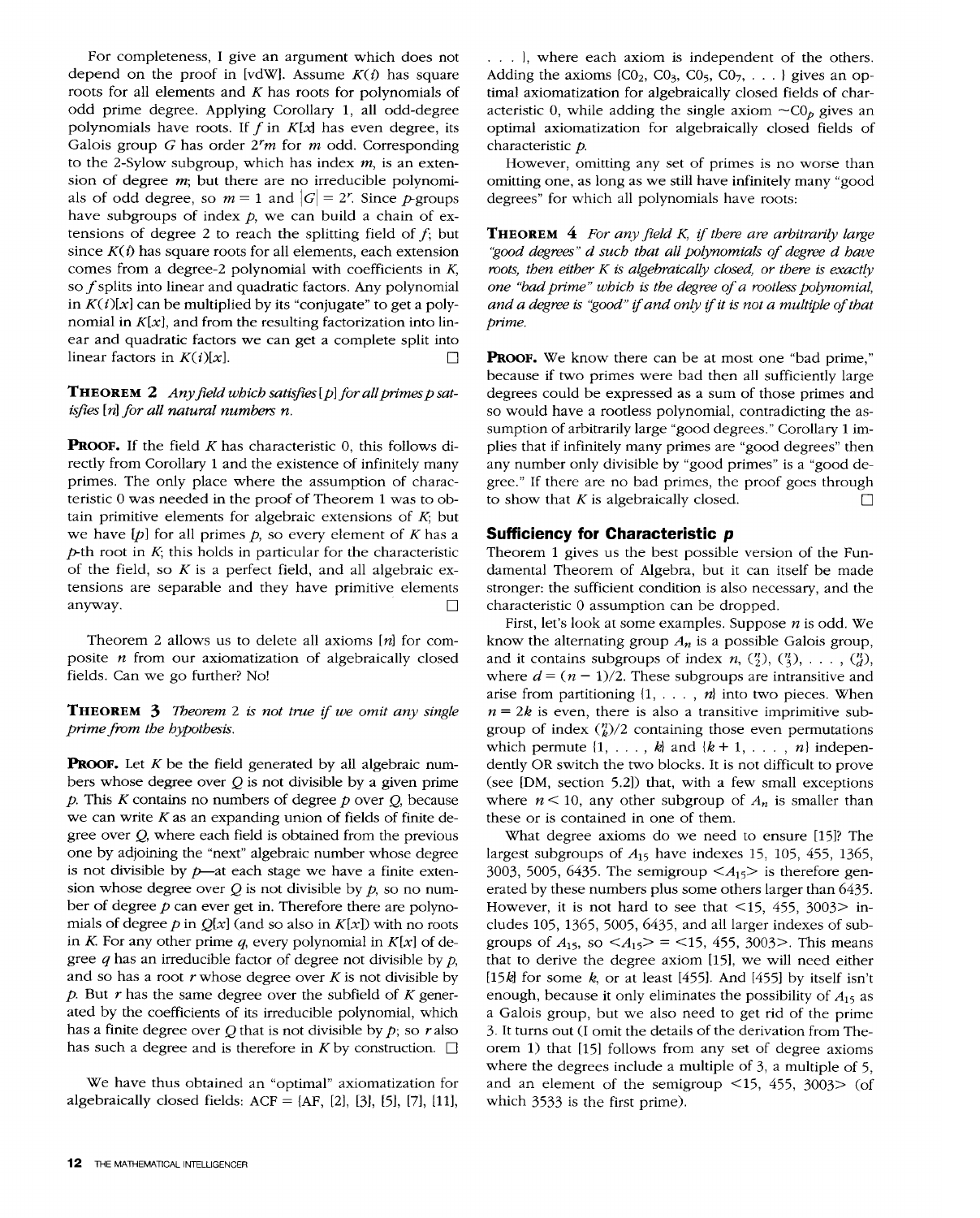Now let's see if the proof of Theorem 1 can fail in characteristic p. If a "degree implication"  $[i_1]$ & ...  $\& [i_m] \Rightarrow [n]$ holds in characteristic 0, we know that it holds in characteristic p also if p divides one of the  $i<sub>i</sub>$  because the proof fails only in the case of "inseparable extensions," which cannot occur in characteristic  $p$  when every element has a  $p$ -th root. But if  $p$  does not divide any of the  $i<sub>i</sub>$ , it doesn't divide  $n$  either, for in the preceding section, "The Fundamental Theorem of Algebra Improved," we constructed a characteristic-0 field in which  $[n]$  was true iff *n* was not a multiple of *p*.

So we may assume  $p$  does not divide  $n$ . If  $n$  divides any of the  $i<sub>i</sub>$ , the degree implication is trivially true, so we may rule out this possibility. Purely inseparable extensions have degrees that are powers of the characteristic, which means we may assume there is an irreducible polynomial of degree p<sup>r</sup> for some r; furthermore, p<sup>r</sup> must be  $\leq n$  if we are going to have a degree- $n$  polynomial give an inseparable extension. So if there is a counterexample, we have rootless polynomials of degree  $p<sup>r</sup>$  and degree  $n$ . This means we can construct rootless polynomials of all degrees in  $\leq p^r$ ,  $n$ , and since p doesn't divide n, this semigroup includes all sufficiently large degrees, in particular, all degrees  $n(n-1)$ or greater. If *n* is even, then *p*<sup>*r*</sup> is odd, and  $\leq p^r$ , *n* $>$  includes  $n(n-1)/2$  as well, because  $n(n-1)/2 = (n/2)*(n-1) =$  $(n/2)*(n-3) + n = (n/2)*(n-5) + 2n = \cdots = (n/2)*p<sup>r</sup> +$  $((n + 1 - p^r)/2)*n$ .

But we saw above that, for  $n > 9$ , the smallest element of  $\langle A_n \rangle$  that is not a multiple of *n* is  $n(n-1)/2$ , if *n* is even, and for odd *n* is at least  $\binom{n}{3} = n(n-1)(n-2)/6$ , which is greater than  $n(n - 1)$  since  $n > 9$ . Therefore,  $\langle p^r, p \rangle$  $n$  contains the entire semigroup  $\langle A_n \rangle$ , so at least one of the  $i_i$  must be in  $\leq p^r$ ,  $n>$  and there is a rootless polynomial of that degree. Thus we can't get a counterexampie to our degree implication, because one of the degree axioms on the left-hand side must fail.

We can deal with the remaining cases  $n < 10$  by direct calculation. When  $n$  is prime, the only valid degree implications have a multiple of  $n$  on the left-hand side, and they are trivially valid in all characteristics. For  $n = 4, 6, 8, 9$ , we calculate the following semigroups:

| $\langle A_4 \rangle = \langle 3, 4 \rangle$          |
|-------------------------------------------------------|
| $\langle A_6 \rangle = \langle 6, 10, 15 \rangle$     |
| $\langle A_8 \rangle = \langle 8, 15, 28, 35 \rangle$ |
| $\langle A_9 \rangle = \langle 9, 84, 280 \rangle$ .  |

In each case, for any prime power *pr* less than n and not dividing  $n$ , the generators of the semigroup (and so the whole semigroup) are in  $\leq p^r$ ,  $n$ , so we can't get a counterexample to the degree implication. Therefore the characteristic 0 assumption in Theorem 1 can be eliminated.

**COROLLARY 3** ([3]&[10])  $\Rightarrow$  [6] *is true in all fields.* 

**COROLLARY 4** ([2]&[15])  $\Rightarrow$  [8] *is true in all fields.* 

PROOF OF NECESSITY. Reversing the direction of Theorem 1 is trickier. Suppose (\*\*) is false, so we have G acting on  $\langle 1, \ldots, n \rangle$  with none of the *i*'s in  $\langle G \rangle$ . We need to falsify (\*), so we must construct a field where  $[i_1]$ , ...  $[i_m]$ are true but  $[n]$  is false.

Begin by constructing fields  $K$  and  $L$  such that  $L$  is the splitting field over K of a polynomial  $f(x)$  of degree n, with Galois group Gal $(L/K) = G$ . (This can be done so K and L are both algebraic over  $Q$ .) Let  $z$  be a primitive element for this extension, so  $L = K(z)$  and z satisfies an irreducible polynomial of degree  $|G|$  over K. Let  $K_{\text{max}}$  be a *maximal* algebraic extension of K with the property that  $L_{max} = K_{max}(z)$ has degree  $|G|$  over  $K_{max}$  (We can construct this by successively adjoining algebraic numbers that don't kill any of  $G$ , because there is an enumeration of the algebraic numbers.)

Since we haven't disturbed *G, f(x)* still has G as its Galois group, and no roots in  $K_{max}$ , but any further algebraic extension of  $K_{max}$  will fail to extend  $L_{max}$  by the same degree—that is, for any new algebraic number *y*,  $K_{max}(y, z)$  =  $L_{max}(y)$  has a degree over  $K_{max}(y)$  that is smaller than  $|G|$ . We need to show that all the degree axioms  $[i_1], \ldots, [i_m]$ are true for  $K_{max}$ --then, since  $f(x)$  is still rootless, [n] is false and thus (\*) is also false, as required.

So suppose that we have a polynomial  $g(x)$  of degree  $i_j$  over  $K_{max}$ , where by assumption  $i_j$  is not in the semigroup  $\leq G$ . g is a product of irreducible polynomials, and at least one of these must not have a degree in  $\leq G$  (for if they all did, their product would). So we now have an irreducible polynomial  $h(x)$  whose degree *i* is not in  $\leq G$ . Let *y* be a root of *b*. Then  $K_{max}(y)$  has degree *i* over  $K_{max}$ , since *h* is irreducible. Consider the intersection *M* of  $K_{max}(y)$ and  $L_{max} = K_{max}(z)$ . Let  $d_1$  be the degree of this field over *Kmax.* Since M is a subfield of *Lmax,* the subgroup of G fixing it must have index  $d_1$ , so either  $d_1 = 1$  or  $d_1$  is in <G>.



Fields defined in proof of Theorem 5